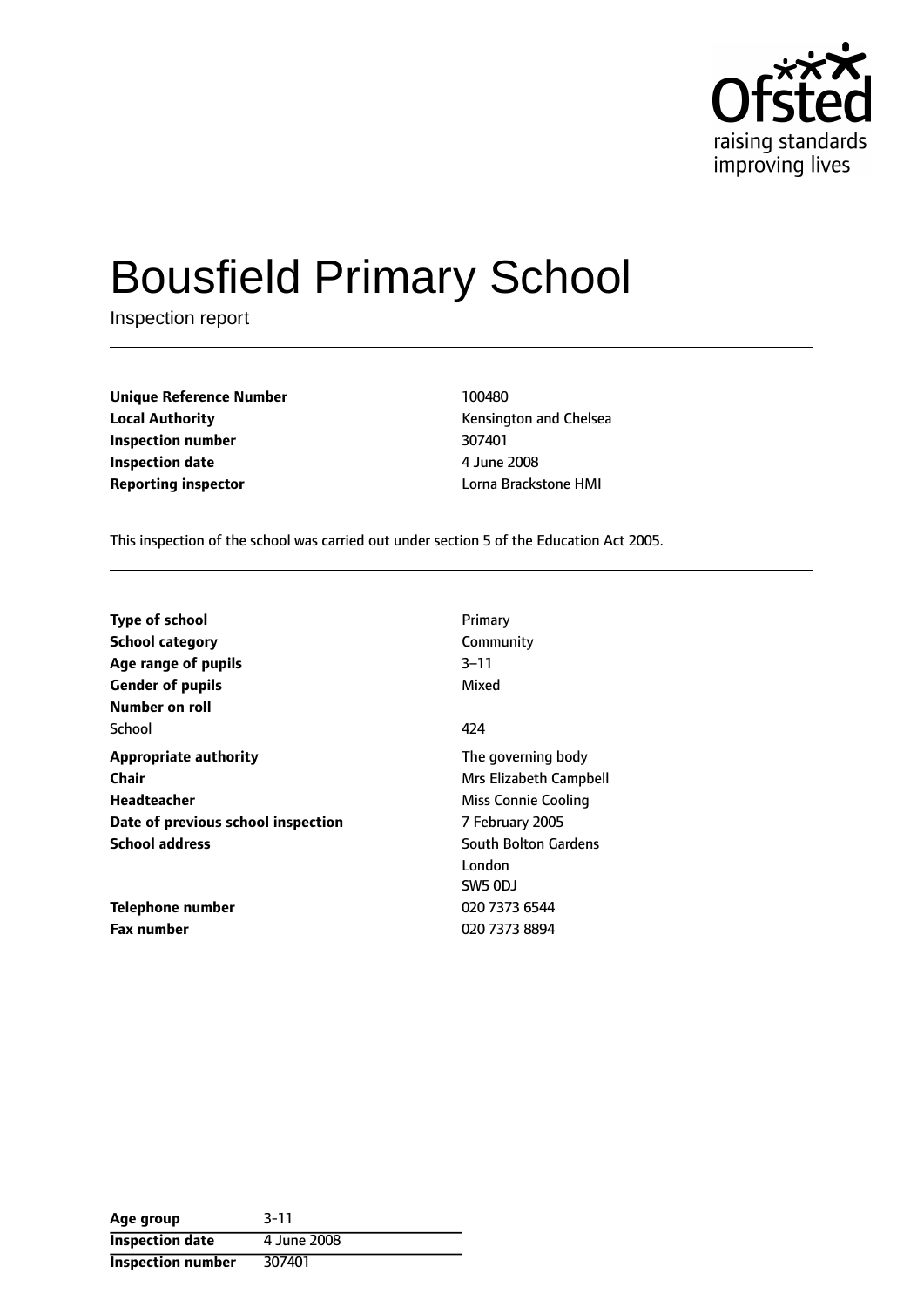.

© Crown copyright 2008

#### Website: www.ofsted.gov.uk

This document may be reproduced in whole or in part for non-commercial educational purposes, provided that the information quoted is reproduced without adaptation and the source and date of publication are stated.

Further copies of this report are obtainable from the school. Under the Education Act 2005, the school must provide a copy of this report free of charge to certain categories of people. A charge not exceeding the full cost of reproduction may be made for any other copies supplied.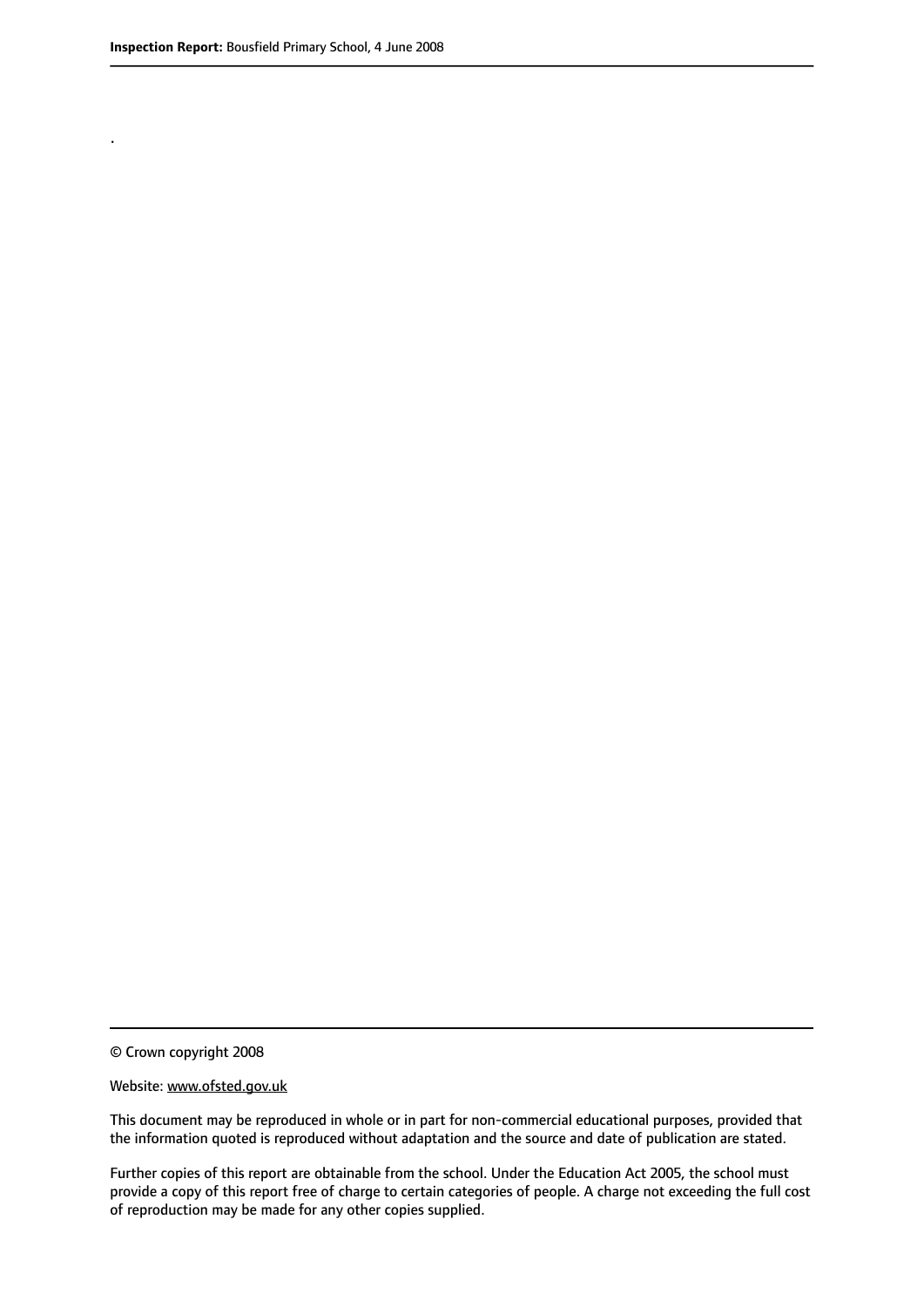# **Introduction**

The inspection was carried out by one of Her Majesty's Inspectors who evaluated the overall effectiveness of the school and investigated the following:

- How is the school narrowing the gender gap in Years 3 to 6 and ensuring that all groups of pupils attain as well as their peers.
- In what ways is the school working with parents to improve attendance rates.
- Do the pupils adopt safe practices?
- The school's evidence that many aspects of the school are outstanding.

Evidence was gained from visiting classrooms, looking at children's work and scrutinising documentation and information on pupil progress. The inspector also analysed the parent questionnaires and met with senior leaders, children, staff and governors. Other aspects of the school's work were not investigated in detail, but the inspector found no evidence to suggest that the school's own assessments, as given in its self-evaluation form, were not justified and these have been included where appropriate in this report.

## **Description of the school**

This is a large over subscribed school where pupil mobility is high. Over half of the pupils use English as an additional language with 39 languages spoken. About one third of the pupils come from ethnic minority backgrounds and a small number of these are refugees or asylum seekers. The proportion of pupils who are entitled to free school meals and those with learning difficulties is above the national average. These include an above average number of pupils with statements for special educational needs. Most pupils with learning difficulties experience speech, language and communication problems. The school has won a number of prestigious awards. Each year group has two parallel classes except for the Nursery, which has one full-time class.

## **Key for inspection grades**

| Grade 1 | Outstanding  |
|---------|--------------|
| Grade 2 | Good         |
| Grade 3 | Satisfactory |
| Grade 4 | Inadequate   |
|         |              |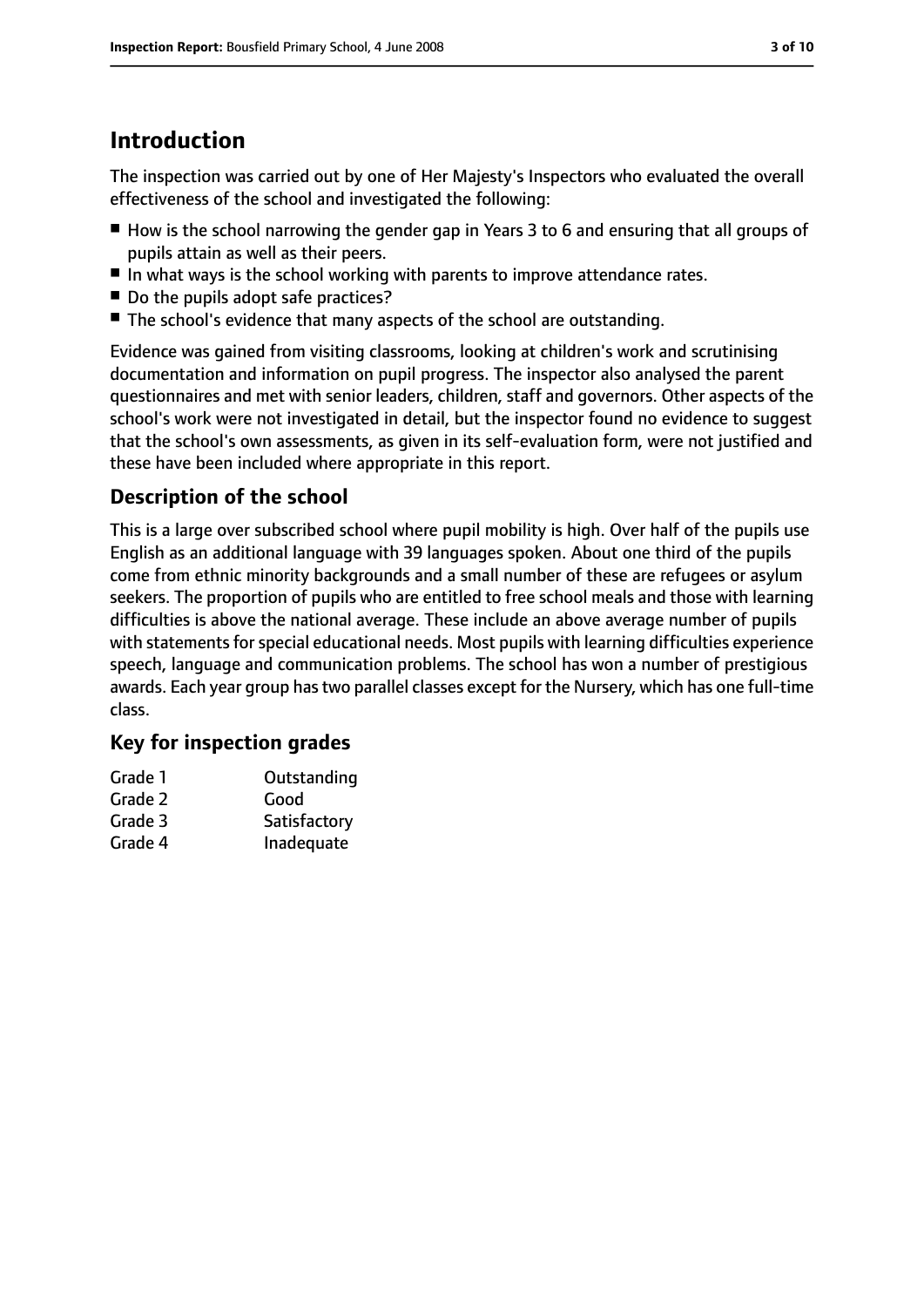## **Overall effectiveness of the school**

#### **Grade: 1**

This is an outstanding school, which provides an exceptional quality of education. Its success is firmly rooted in the excellent leadership and management of the headteacher, out of which stems a senior team who are of the highest quality. Together with the extremely knowledgeable governors, they ensure that all aspects of the school flourish and grow at a very fast pace. The school is outward looking and works very successfully in partnership with other schools, providers, local companies and parents. Parents' views of the school are overwhelmingly positive. Comments like the following are typical and capture the school well: 'Bousfield is an absolutely phenomenal school' and my children have 'thrived both emotionally and academically'. It provides a 'unique and wonderful environment' where 'leadership is strong, innovative and visionary'. 'The teaching staff work extremely hard and this is reflected in the progress' of the children. Life at Bousfield is 'golden'.

Most children start the Nursery and Reception classes (the Foundation Stage) with skills that are below the expected level for their age group, particularly in speaking and listening. Stimulating activities and timely adult interventions to reinforce their learning, ensures that these young children make very good progress in the Foundation Stage. The growth in their learning and the development of key skills during Years 1 and 2 is cultivated well through consistently good teaching and an interesting curriculum. By the time they are ready to start Year 3, they have attained average levels of attainment in the basic skills of reading, writing and mathematics. Skills in the arts and humanities are above expected levels. All pupils in Years 3 to 6 continue to blossom in this engaging and stimulating environment and attain standards that are exceptionally high in English, mathematics and science. They use their basic skills extremely well across the curriculum and achieve very high standards in history, geography, art, design technology and music. Results in 2007 indicated that boys achieved better than the girls did. However, this relates to this particular cohort and does not reflect a whole school issue.

Pupils who use English as an additional language and those who find aspects of learning difficult make exceptionally good progress because the support they receive from teaching assistants is extremely effective both in class and through specialist withdrawal groups. The use of puppets and stories make learning visual and easily understood. The explicit teaching of key vocabulary ensures that the pupils understand what they need to know to progress in lessons.

The inspiring curriculum links extremely well to their own community, and frequent trips out and about in London and the wider area provide excellent stimuli for learning. A request to design and make a new pizza delivery box for a local restaurant resulted in very high standards attained in a design and making project. A whole school project on the River Thames brought history, geography, science, as well as English and mathematics, to life. Following a trip on a riverboat, Year 4 pupils organised their own ferry service, which they then attempted to sell to their peers, thus giving them an excellent insight into maintaining an economically viable company.

Pupils respond extremely well to the school's strong emphasis on good behaviour, personal responsibility and staying safe and healthy. Consequently, the school is an exceptionally harmonious community where children enjoy top quality relationships and gain confidence. As one parent explained, 'there is always a pleasant buzz around the building'. They are not afraid to take risks as demonstrated by Year 6 pupils who spoke excitedly about how they 'had a go'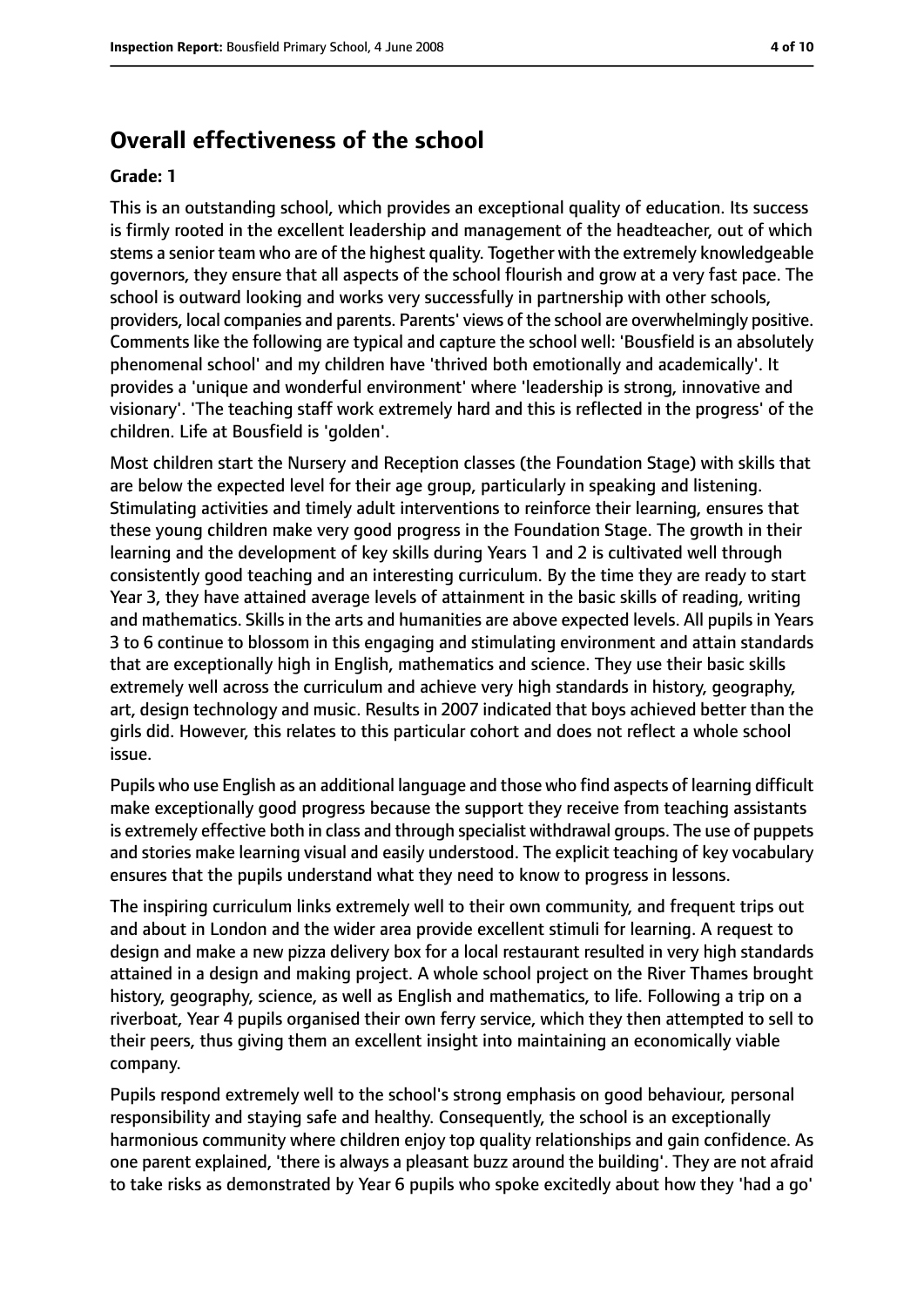on a trapeze during a recent adventurous activity week. Pupils willingly collaborate with others, take turns, listen to each other's ideas, and learn from them. In particular, working within a 'tribe' where pupils work together to solve specific problems, has successfully developed mutual respect, teamwork, and attentive and appreciative listening. Staff are exceptionally good role models. Pupils gleefully watched whilst, in an assembly, they performed a 'rap' about friendship which had been worked on together during a recent professional development day.

The pupils show consideration for others beyond the school, as evident from their involvement with performances at the local town hall and the Royal Albert Hall, their recycling initiatives and their charity events. School council representatives consult closely with their peers and this enables pupils to have a forum to air their views and concerns.

The pupils really enjoy school because they are exceptionally well looked after in an environment that is safe and caring, and as one parent pointed out, 'incredibly creative and supportive'. Their improved attendance illustrates how much they like the exciting and practical curriculum and the parents' developing understanding that family holidays in term time result in the loss of valuable learning time.

Staff have an excellent understanding of how children learn best. They have very high expectations and very effective challenge results from questioning and demanding tasks. Lessons are lively and varied, often involving drama, exploration and group work. Several classes explored the theme of 'friendship' through a role-play situation. This not only enabled pupils to develop their imaginative skills but it also helped them to understand fully the implications of excluding others from their play.

The school has recently devised a way to track pupils' academic progress as they move through the school. This has already started to highlight pupils who need additional support and ensures that boys and girls achieve equally as well as each other. However, staff are clear that it needs to be further refined and consistently embedded through the whole school for maximum impact. Teachers thoroughly analyse pupils' work and use very skilfully the information they gain to plan future learning and provide the highest quality guidance and support for each pupil. Consequently, pupils are very clear about the next step in their learning.

The school has an accurate understanding of its strengths and areas for development. Given its extremely successful record of accomplishment and the enthusiasm and skill of the staff and governors, there is exceptional capacity to maintain its high performance and improve still further.

## **Effectiveness of the Foundation Stage**

#### **Grade: 1**

Parents are appreciative of the warm welcome and close contact they receive before their children start school. This ensures that the children settle quickly into the daily routines, gain confidence and rapidly start learning. One parent, reflecting the view of many, explained that the children receive a 'wonderful and positive education at the beginning of their school years'. Exceptionally strong teaching and high levels of teamwork amongst staff underpin the excellent provision. In particular, there is a very good balance between activities led by adults and those children choose for themselves. Direct teaching and small group activities enable the effective teaching of key skills, and ensure a good level of interaction between adults and children. A beach created in a small tray provided a very good learning opportunity for children to practise their counting skills when they found shellsin the sand. Consequently, children thrive in a calm, supportive, yet challenging environment and achieve very well. The consistent approach to the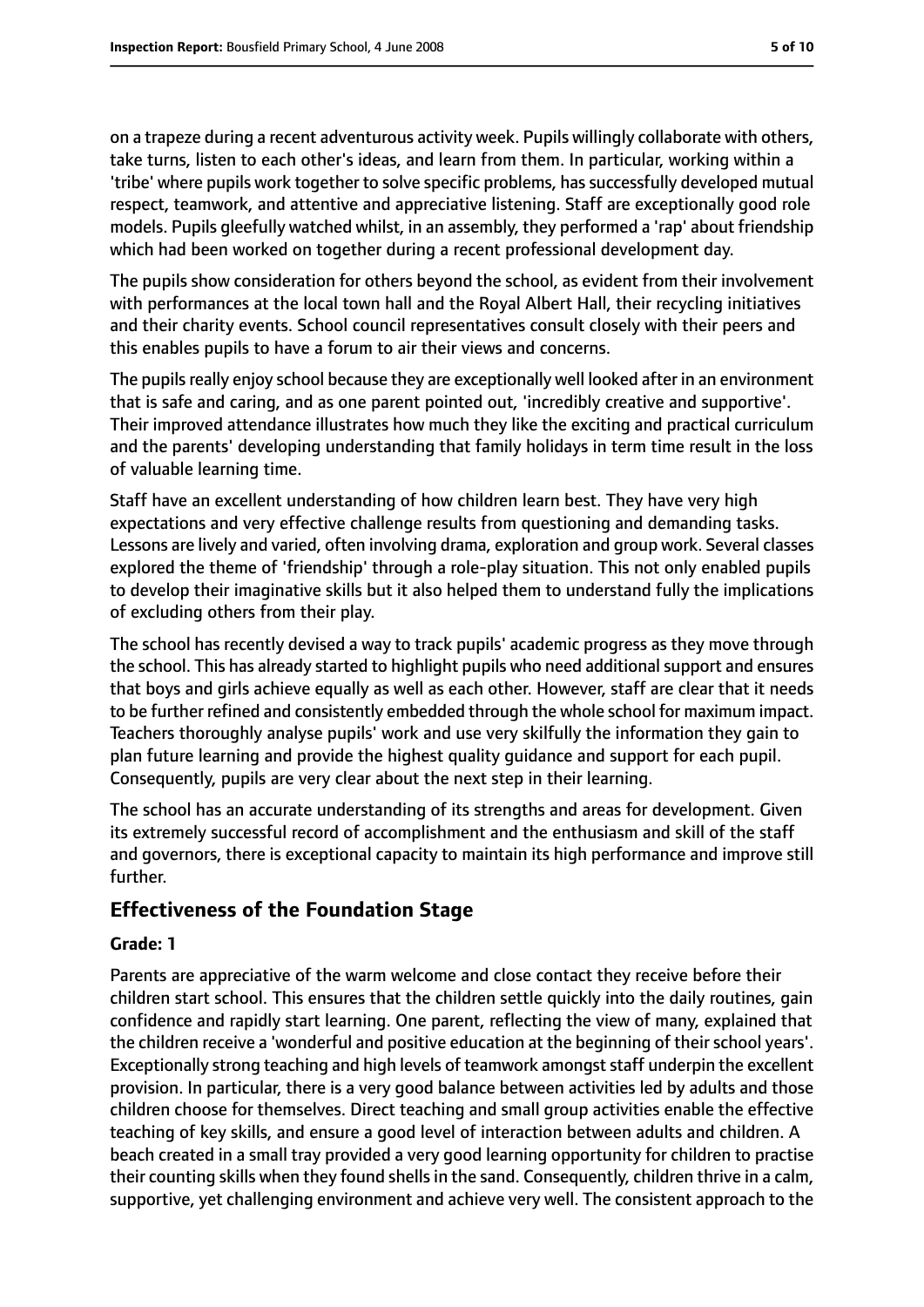teaching of letter sounds provides good support to those children who use English as an additional language.

## **What the school should do to improve further**

■ Refine and embed the newly established pupil tracking systems through the school so that pupils who are not making the academic progress they should can be identified quickly.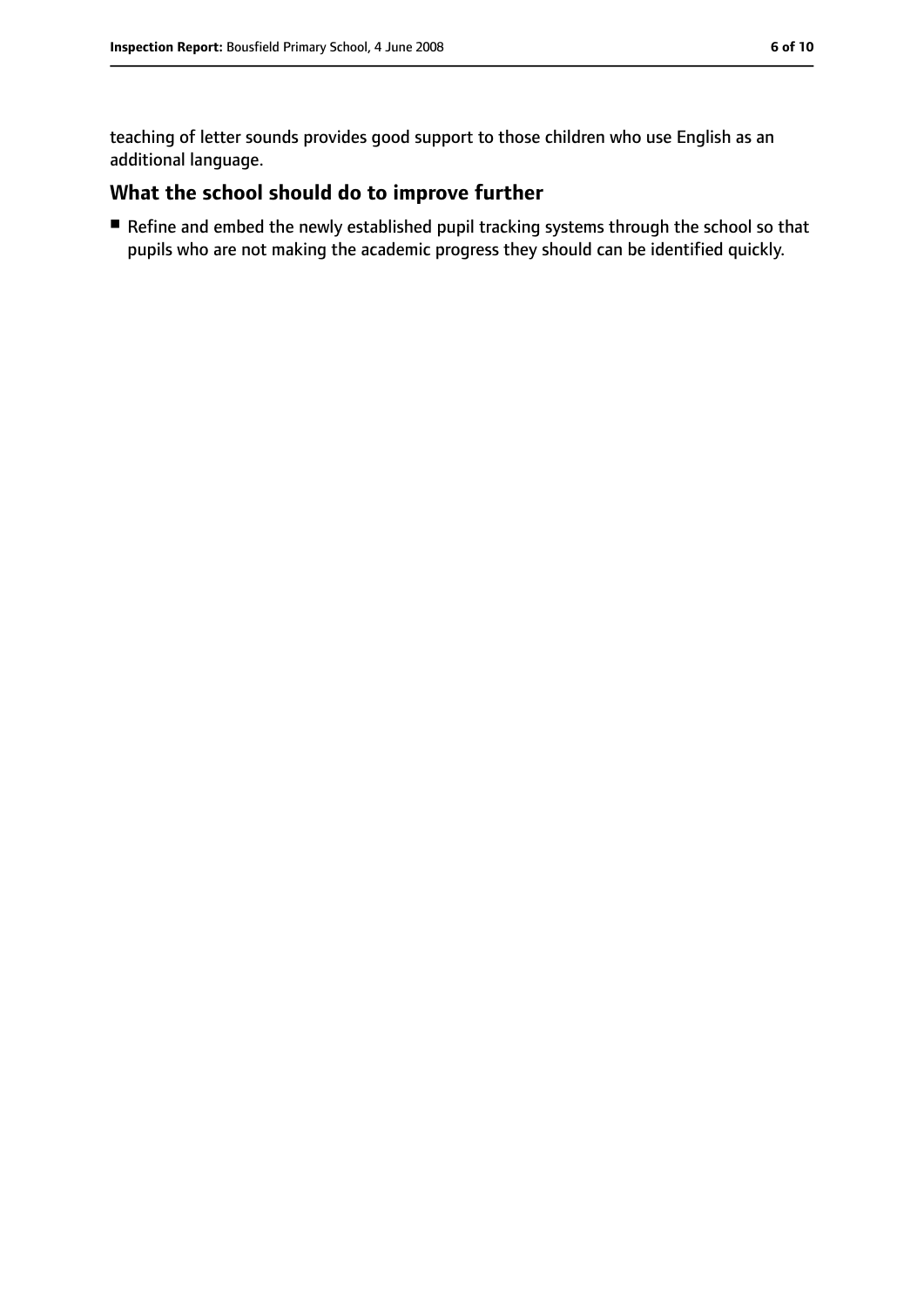**Any complaints about the inspection or the report should be made following the procedures set out in the guidance 'Complaints about school inspection', which is available from Ofsted's website: www.ofsted.gov.uk.**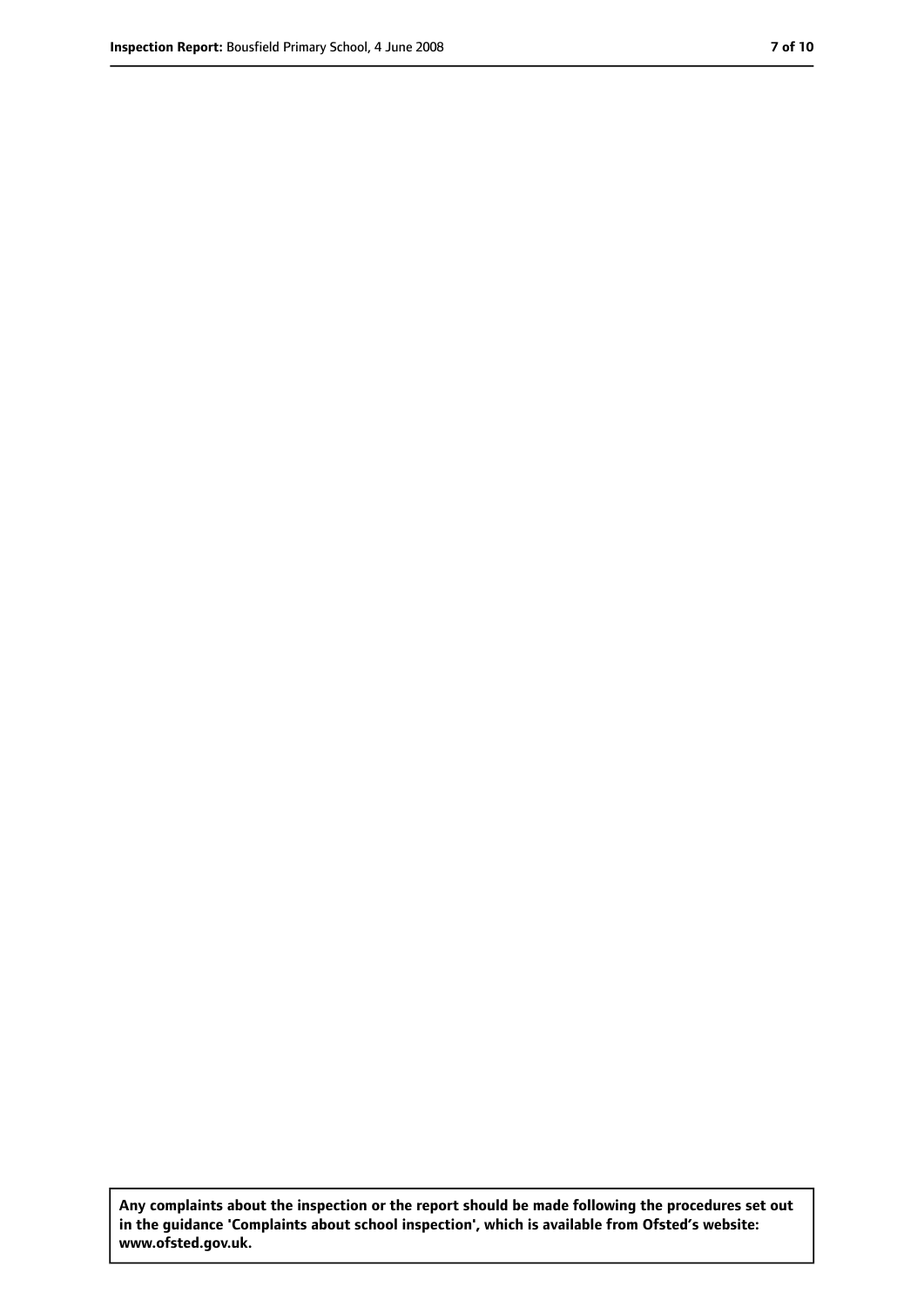#### **Annex A**

# **Inspection judgements**

| $\degree$ Key to judgements: grade 1 is outstanding, grade 2 good, grade 3 satisfactory, and | School         |
|----------------------------------------------------------------------------------------------|----------------|
| arade 4 inadequate                                                                           | <b>Overall</b> |

## **Overall effectiveness**

| How effective, efficient and inclusive is the provision of education, integrated<br>care and any extended services in meeting the needs of learners? |     |
|------------------------------------------------------------------------------------------------------------------------------------------------------|-----|
| Effective steps have been taken to promote improvement since the last<br>inspection                                                                  | Yes |
| How well does the school work in partnership with others to promote learners'<br>well-being?                                                         |     |
| The effectiveness of the Foundation Stage                                                                                                            |     |
| The capacity to make any necessary improvements                                                                                                      |     |

### **Achievement and standards**

| How well do learners achieve?                                                                               |  |
|-------------------------------------------------------------------------------------------------------------|--|
| The standards <sup>1</sup> reached by learners                                                              |  |
| How well learners make progress, taking account of any significant variations between<br>groups of learners |  |
| How well learners with learning difficulties and disabilities make progress                                 |  |

## **Personal development and well-being**

| How good is the overall personal development and well-being of the<br>learners?                                  |  |
|------------------------------------------------------------------------------------------------------------------|--|
| The extent of learners' spiritual, moral, social and cultural development                                        |  |
| The extent to which learners adopt healthy lifestyles                                                            |  |
| The extent to which learners adopt safe practices                                                                |  |
| How well learners enjoy their education                                                                          |  |
| The attendance of learners                                                                                       |  |
| The behaviour of learners                                                                                        |  |
| The extent to which learners make a positive contribution to the community                                       |  |
| How well learners develop workplace and other skills that will contribute to<br>their future economic well-being |  |

## **The quality of provision**

| How effective are teaching and learning in meeting the full range of the<br>learners' needs?          |  |
|-------------------------------------------------------------------------------------------------------|--|
| How well do the curriculum and other activities meet the range of needs<br>and interests of learners? |  |
| How well are learners cared for, quided and supported?                                                |  |

 $^1$  Grade 1 - Exceptionally and consistently high; Grade 2 - Generally above average with none significantly below average; Grade 3 - Broadly average to below average; Grade 4 - Exceptionally low.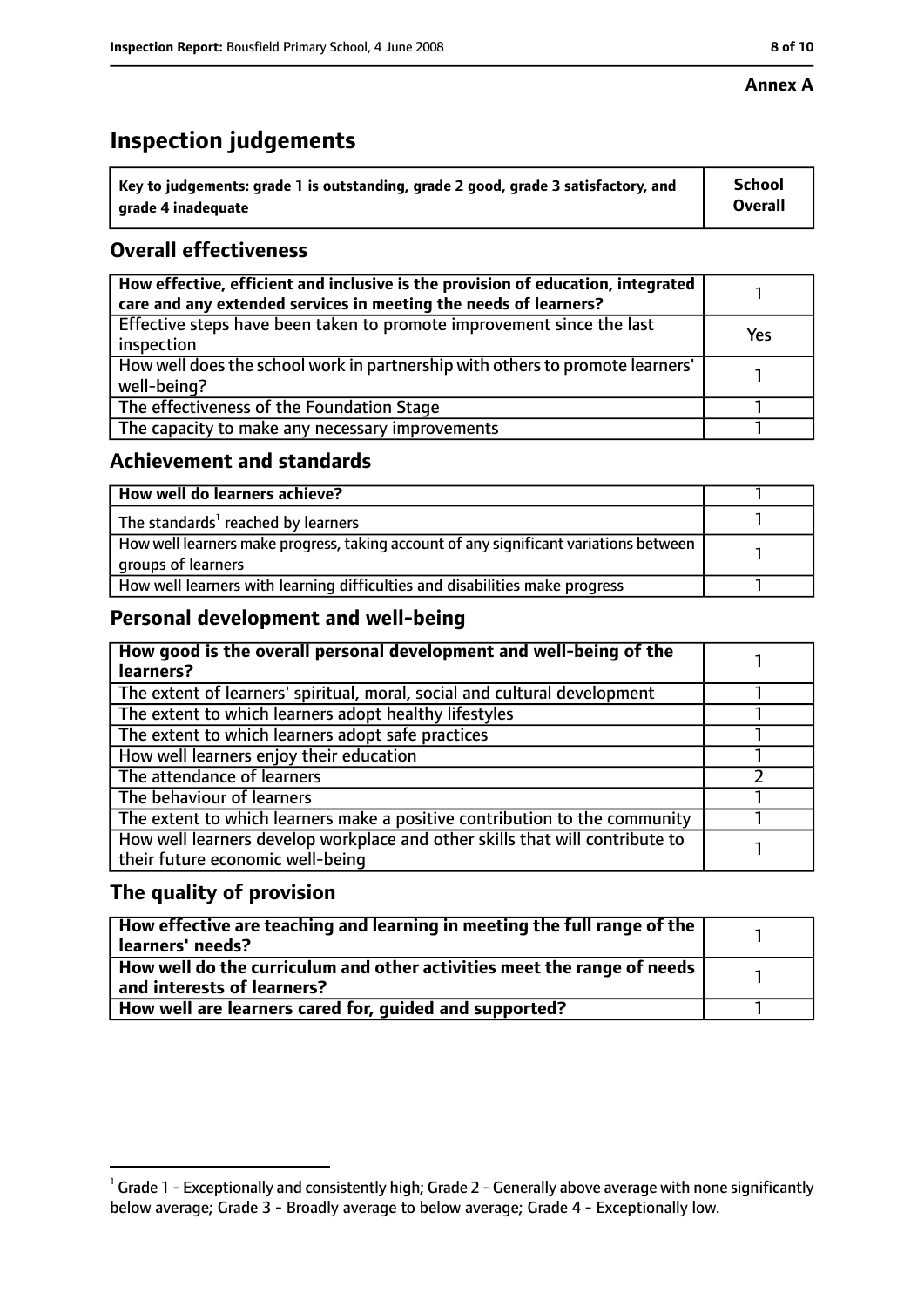# **Leadership and management**

| How effective are leadership and management in raising achievement<br>and supporting all learners?                                              |     |
|-------------------------------------------------------------------------------------------------------------------------------------------------|-----|
| How effectively leaders and managers at all levels set clear direction leading<br>to improvement and promote high quality of care and education |     |
| How effectively leaders and managers use challenging targets to raise standards                                                                 |     |
| The effectiveness of the school's self-evaluation                                                                                               |     |
| How well equality of opportunity is promoted and discrimination tackled so<br>that all learners achieve as well as they can                     |     |
| How effectively and efficiently resources, including staff, are deployed to<br>achieve value for money                                          |     |
| The extent to which governors and other supervisory boards discharge their<br>responsibilities                                                  |     |
| Do procedures for safequarding learners meet current government<br>requirements?                                                                | Yes |
| Does this school require special measures?                                                                                                      | No  |
| Does this school require a notice to improve?                                                                                                   | No  |